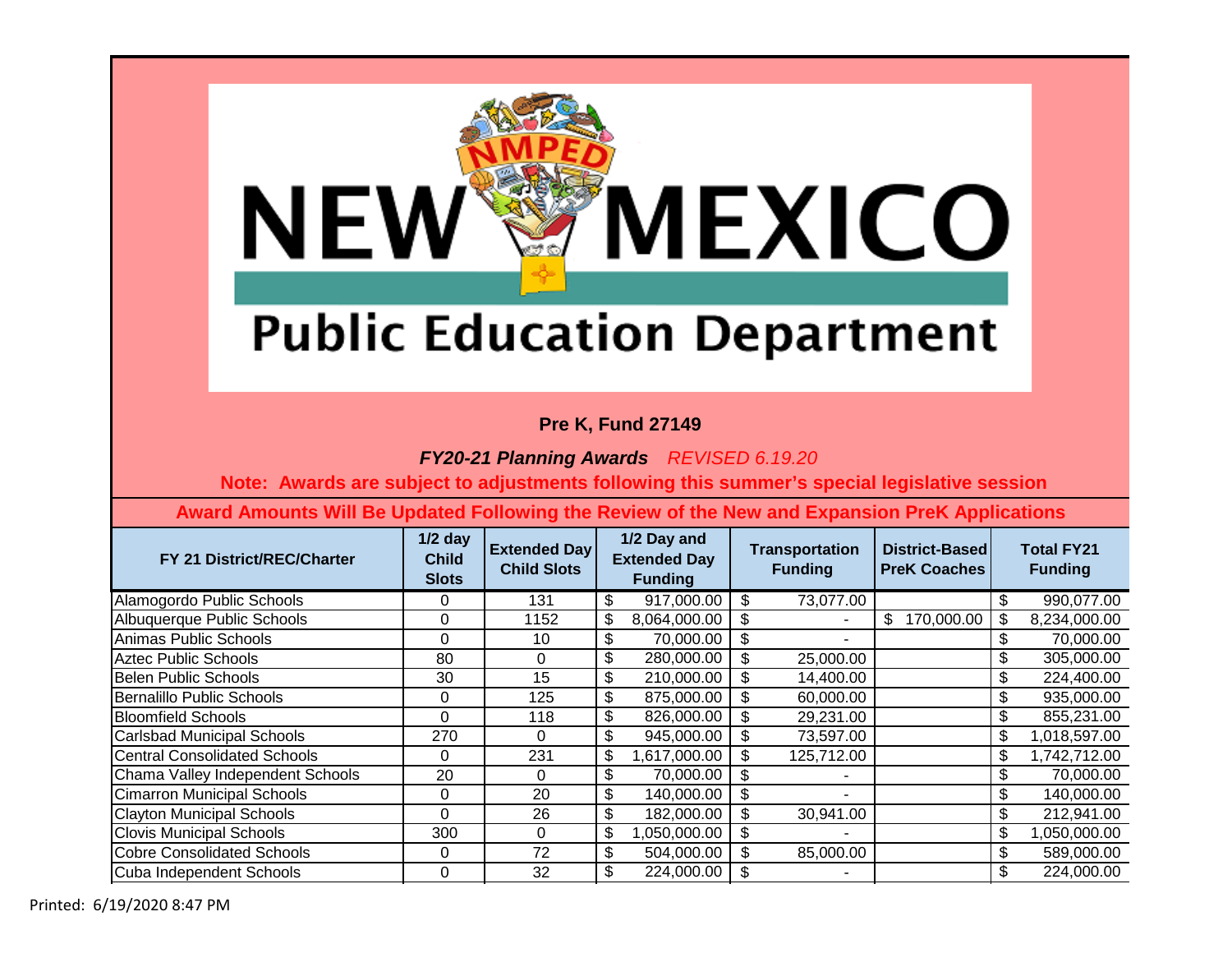

### **Pre K, Fund 27149**

*FY20-21 Planning Awards REVISED 6.19.20*

 **Note: Awards are subject to adjustments following this summer's special legislative session**

| FY 21 District/REC/Charter            | $1/2$ day<br><b>Child</b><br><b>Slots</b> | <b>Extended Day</b><br><b>Child Slots</b> | 1/2 Day and<br><b>Extended Day</b><br><b>Funding</b> |              | <b>Transportation</b><br><b>Funding</b> |            | District-Based<br><b>PreK Coaches</b> |           |                           | <b>Total FY21</b><br><b>Funding</b> |
|---------------------------------------|-------------------------------------------|-------------------------------------------|------------------------------------------------------|--------------|-----------------------------------------|------------|---------------------------------------|-----------|---------------------------|-------------------------------------|
| Deming Public Schools                 | 0                                         | 205                                       | \$                                                   | 1,435,000.00 | \$                                      | 4,256.00   |                                       |           | $\boldsymbol{\mathsf{S}}$ | 1,439,256.00                        |
| Des Moines Municipal Schools          | 0                                         | 10                                        | \$                                                   | 70,000.00    | \$                                      | 4,910.00   |                                       |           | \$                        | 74,910.00                           |
| <b>Dexter Consolidated Schools</b>    | 0                                         | 20                                        | \$                                                   | 140,000.00   | -S                                      | 10,000.00  |                                       |           | \$                        | 150,000.00                          |
| Dora Consolidated Schools             | 0                                         | 13                                        | \$                                                   | 91,000.00    | - \$                                    | 6,819.00   |                                       |           | \$                        | 97,819.00                           |
| Dulce Independent School District     | 0                                         | 10                                        | \$                                                   | 70,000.00    | \$                                      |            |                                       |           | \$                        | 70,000.00                           |
| Elida Municipal Schools               | 10                                        | 0                                         | \$                                                   | 35,000.00    | \$                                      | ٠          |                                       |           | \$                        | 35,000.00                           |
| Espanola Public School District       | 0                                         | 52                                        | \$                                                   | 364,000.00   | \$                                      | 55,000.00  |                                       |           | \$                        | 419,000.00                          |
| <b>Estancia Municipal Schools</b>     | $\Omega$                                  | 15                                        | \$                                                   | 105,000.00   | \$                                      | ٠          |                                       |           | \$                        | 105,000.00                          |
| Eunice Public Schools                 | 40                                        | $\Omega$                                  | \$                                                   | 140,000.00   | \$                                      |            |                                       |           | \$                        | 140,000.00                          |
| <b>Farmington Municipal Schools</b>   | 224                                       | $\Omega$                                  | \$                                                   | 784,000.00   |                                         | 50,000.00  |                                       |           | $\boldsymbol{\mathsf{S}}$ | 834,000.00                          |
| <b>Floyd Municipal Schools</b>        | 0                                         | 14                                        | \$                                                   | 98,000.00    | \$                                      |            |                                       |           | $\boldsymbol{\mathsf{S}}$ | 98,000.00                           |
| <b>Ft. Sumner Municipal Schools</b>   | 15                                        | $\Omega$                                  | \$                                                   | 52,500.00    | \$                                      |            |                                       |           | \$                        | 52,500.00                           |
| Gadsden Independent School District   | 0                                         | 460                                       | \$                                                   | 3,220,000.00 | \$                                      | 160,000.00 | \$                                    | 85,000.00 | $\boldsymbol{\mathsf{S}}$ | 3,465,000.00                        |
| <b>Gallup-McKinley County Schools</b> | 0                                         | 269                                       | \$                                                   | 1,883,000.00 | \$                                      |            |                                       |           | \$                        | 1,883,000.00                        |
| <b>Grady Municipal Schools</b>        | 0                                         | 10                                        | \$                                                   | 70,000.00    | -\$                                     |            |                                       |           |                           | 70.000.00                           |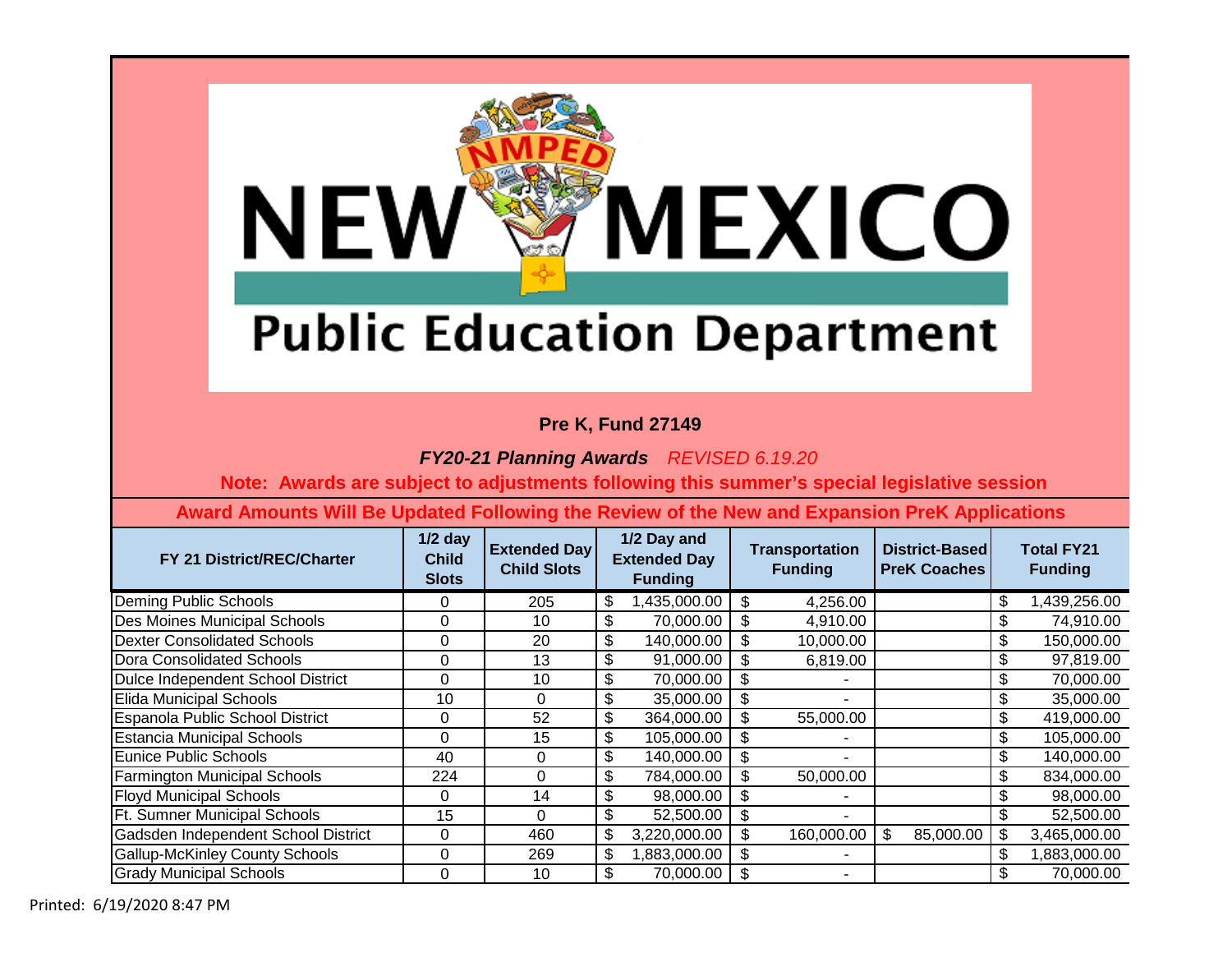

### **Pre K, Fund 27149**

*FY20-21 Planning Awards REVISED 6.19.20*

 **Note: Awards are subject to adjustments following this summer's special legislative session**

| FY 21 District/REC/Charter         | $1/2$ day<br><b>Child</b><br><b>Slots</b> | <b>Extended Day</b><br><b>Child Slots</b> | 1/2 Day and<br><b>Extended Day</b><br><b>Funding</b> |     | <b>Transportation</b><br><b>Funding</b> | District-Based<br><b>PreK Coaches</b> |           | <b>Total FY21</b><br><b>Funding</b> |
|------------------------------------|-------------------------------------------|-------------------------------------------|------------------------------------------------------|-----|-----------------------------------------|---------------------------------------|-----------|-------------------------------------|
| Grants-Cibola County Schools       | 0                                         | 85                                        | \$<br>595,000.00                                     | \$  |                                         |                                       |           | \$<br>595,000.00                    |
| Hagerman Municipal Schools         | 0                                         | 20                                        | \$<br>140,000.00                                     | \$  | 7,607.00                                |                                       |           | \$<br>147,607.00                    |
| <b>Hatch Valley Public Schools</b> | 0                                         | 45                                        | \$<br>315,000.00                                     | \$  | 32,463.00                               |                                       |           | \$<br>347,463.00                    |
| Hobbs Municipal Schools*           | 77                                        | 89                                        | \$<br>892,500.00                                     | \$  | ۰                                       | \$                                    | 85,000.00 | \$<br>977,500.00                    |
| Horizon Academy West Charter       | 40                                        | 0                                         | \$<br>140,000.00                                     | -\$ | ۰                                       |                                       |           | \$<br>140,000.00                    |
| Jal Public Schools                 | 10                                        | 20                                        | \$<br>175,000.00                                     | -\$ | ۰                                       |                                       |           | \$<br>175,000.00                    |
| Jemez Valley Public Schools        | 0                                         | 15                                        | \$<br>105,000.00                                     | -\$ | 5,000.00                                |                                       |           | \$<br>110,000.00                    |
| La Promesa Early Learning Charter  | 0                                         | 34                                        | \$<br>238,000.00                                     | -\$ | ۰                                       |                                       |           | \$<br>238,000.00                    |
| Lake Arthur Municipal Schools      | 0                                         | 10                                        | \$<br>70,000.00                                      | \$  | ۰                                       |                                       |           | \$<br>70,000.00                     |
| Las Cruces Public Schools          | 0                                         | 210                                       | \$<br>,470,000.00                                    | \$  | ۰                                       | \$                                    | 85,000.00 | \$<br>555,000.00                    |
| Logan Municipal Schools            | 15                                        | 0                                         | \$<br>52,500.00                                      | \$  | ٠                                       |                                       |           | \$<br>52,500.00                     |
| Lordsburg Municipal Schools        | 0                                         | 30                                        | \$<br>210,000.00                                     | \$  | 14,000.00                               |                                       |           | \$<br>224,000.00                    |
| Los Alamos Public Schools          | $\Omega$                                  | 40                                        | \$<br>280,000.00                                     |     | 20,000.00                               |                                       |           | \$<br>300,000.00                    |
| Los Lunas Public Schools           | 80                                        | 152                                       | \$<br>1,344,000.00                                   | -\$ | 190,000.00                              |                                       |           | \$<br>1,534,000.00                  |
| Loving Municipal Schools           | 0                                         | 30                                        | \$<br>210,000.00                                     |     |                                         |                                       |           | \$<br>210,000.00                    |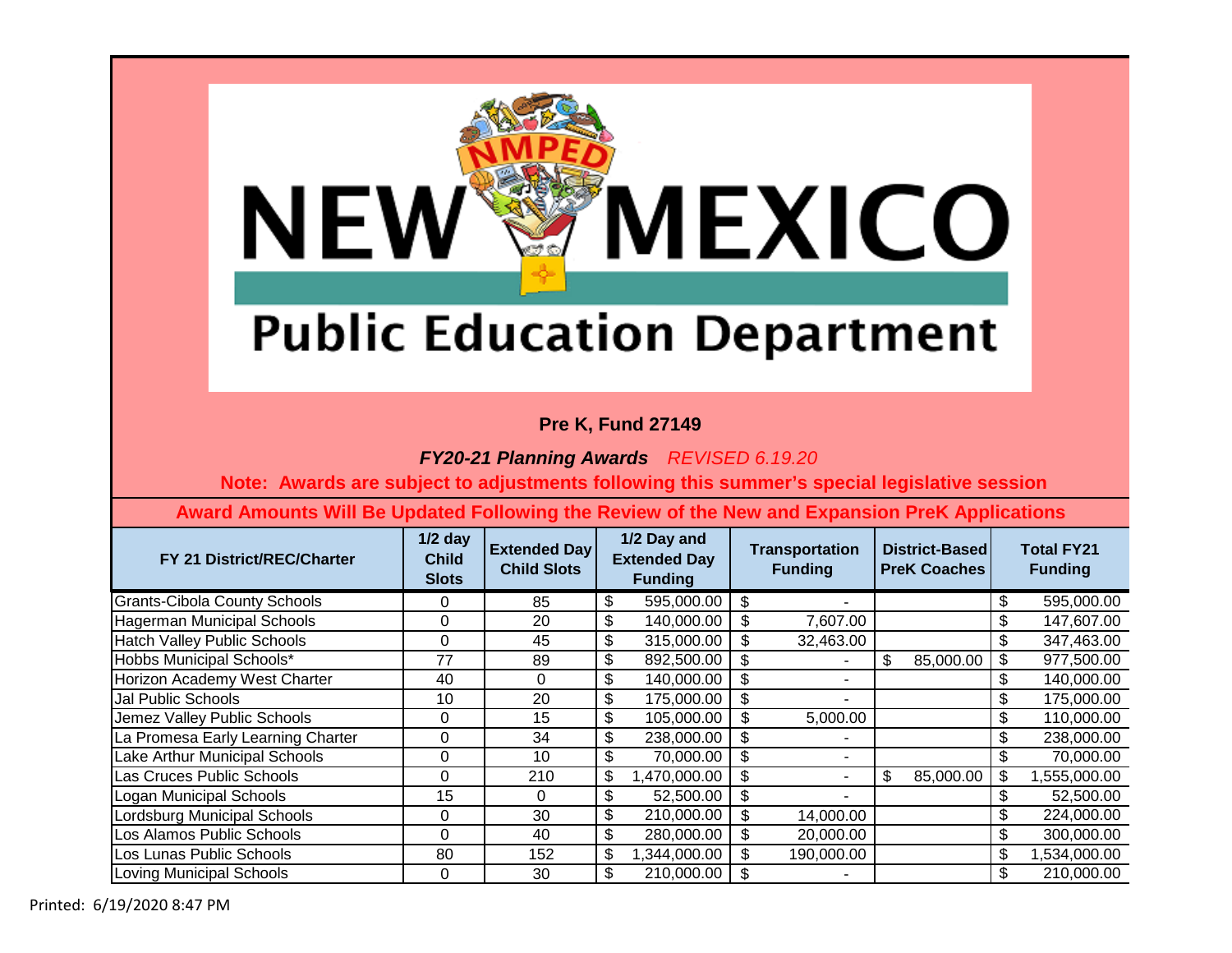

### **Pre K, Fund 27149**

*FY20-21 Planning Awards REVISED 6.19.20*

 **Note: Awards are subject to adjustments following this summer's special legislative session**

| FY 21 District/REC/Charter             | $1/2$ day<br><b>Child</b><br><b>Slots</b> | <b>Extended Day</b><br><b>Child Slots</b> | 1/2 Day and<br><b>Extended Day</b><br><b>Funding</b> |            | <b>Transportation</b><br><b>Funding</b> |                | District-Based<br><b>PreK Coaches</b> | <b>Total FY21</b><br><b>Funding</b> |
|----------------------------------------|-------------------------------------------|-------------------------------------------|------------------------------------------------------|------------|-----------------------------------------|----------------|---------------------------------------|-------------------------------------|
| Magdalena Municipal Schools            | 13                                        | 0                                         | \$                                                   | 45,500.00  | -\$                                     | 10,874.00      |                                       | \$<br>56,374.00                     |
| Melrose Public Schools                 | 20                                        | 0                                         | \$                                                   | 70,000.00  | \$                                      |                |                                       | \$<br>70,000.00                     |
| Mesa Vista Consolidated Schools        | 0                                         | 15                                        | \$                                                   | 105,000.00 | \$                                      |                |                                       | \$<br>105,000.00                    |
| Mission Achievement and Success        | 0                                         | 20                                        | \$                                                   | 140,000.00 | \$                                      |                |                                       | \$<br>140,000.00                    |
| Moriarty-Edgewood School District      | 0                                         | 55                                        | \$                                                   | 385,000.00 | -\$                                     | 31,090.00      |                                       | \$<br>416,090.00                    |
| <b>Mosquero Municipal Schools</b>      | 12                                        | 0                                         | \$                                                   | 42,000.00  | - \$                                    | 3,937.00       |                                       | \$<br>45,937.00                     |
| Mountainair School District            | 10                                        | $\Omega$                                  | \$                                                   | 35,000.00  | -\$                                     |                |                                       | \$<br>35,000.00                     |
| North Valley Academy Charter           | 0                                         | 40                                        | \$                                                   | 280,000.00 | \$                                      | ۰              |                                       | \$<br>280,000.00                    |
| Pecos Independent Schools              | 0                                         | 30                                        | \$                                                   | 210,000.00 | \$                                      | 6,000.00       |                                       | \$<br>216,000.00                    |
| Peñasco Independent School District    | 0                                         | 15                                        | \$                                                   | 105,000.00 | \$                                      |                |                                       | \$<br>105,000.00                    |
| Pojoaque Valley Schools                | $\Omega$                                  | 50                                        | \$                                                   | 350,000.00 | \$                                      | $\blacksquare$ |                                       | \$<br>350,000.00                    |
| Portales Municipal Schools             | 101                                       | $\Omega$                                  | \$                                                   | 353,500.00 | -\$                                     | 20,000.00      |                                       | \$<br>373,500.00                    |
| Questa Independent School District     | 0                                         | 14                                        | \$                                                   | 98,000.00  | -\$                                     |                |                                       | \$<br>98,000.00                     |
| <b>Red River Valley Charter School</b> | 0                                         | 10                                        | \$                                                   | 70,000.00  | -\$                                     | 5,000.00       |                                       | \$<br>75,000.00                     |
| Reserve Independent Schools            | 0                                         | 10                                        | \$                                                   | 70,000.00  | - \$                                    |                |                                       | \$<br>70,000.00                     |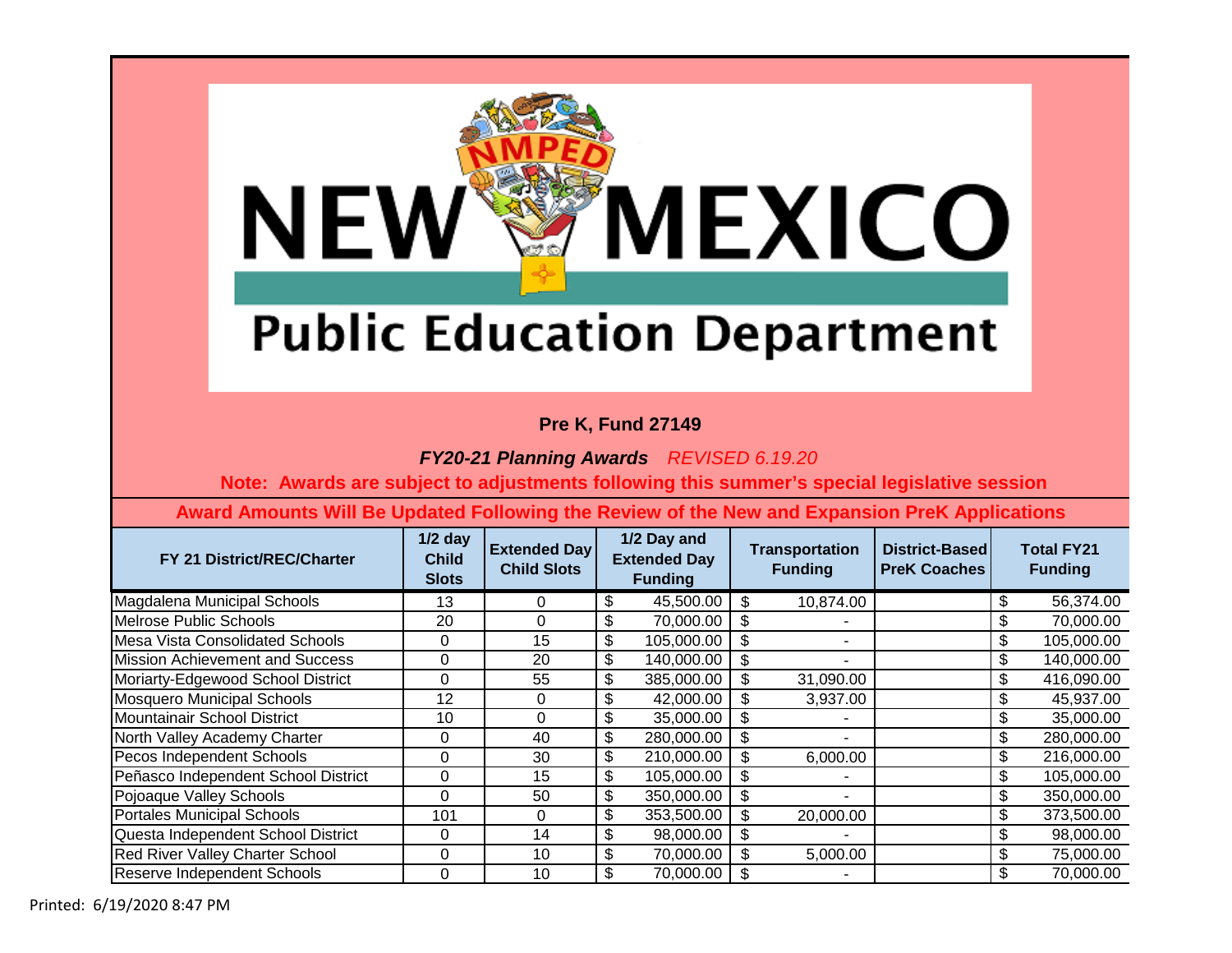

### **Pre K, Fund 27149**

*FY20-21 Planning Awards REVISED 6.19.20*

 **Note: Awards are subject to adjustments following this summer's special legislative session**

| FY 21 District/REC/Charter               | $1/2$ day<br><b>Child</b><br><b>Slots</b> | <b>Extended Day</b><br><b>Child Slots</b> | 1/2 Day and<br><b>Extended Day</b><br><b>Funding</b> |              | <b>Transportation</b><br><b>Funding</b> |                          | District-Based<br><b>PreK Coaches</b> |           |                           | <b>Total FY21</b><br><b>Funding</b> |
|------------------------------------------|-------------------------------------------|-------------------------------------------|------------------------------------------------------|--------------|-----------------------------------------|--------------------------|---------------------------------------|-----------|---------------------------|-------------------------------------|
| Rio Rancho Public Schools                | 410                                       | 0                                         | \$                                                   | 1,435,000.00 | \$                                      | 80,447.00                | \$                                    | 85,000.00 | -\$                       | 1,600,447.00                        |
| Roswell Independent School District      | 0                                         | 400                                       | \$                                                   | 2,800,000.00 | \$                                      | 40,000.00                | S                                     | 85,000.00 | \$                        | 2,925,000.00                        |
| <b>Ruidoso Municipal School District</b> | 0                                         | 60                                        | \$                                                   | 420,000.00   | S.                                      | 25,192.00                |                                       |           | \$                        | 445,192.00                          |
| San Jon Municipal Schools                | 0                                         | 10                                        | \$                                                   | 70,000.00    | -S                                      |                          |                                       |           | \$                        | 70,000.00                           |
| Santa Fe Public Schools                  | 0                                         | 340                                       | \$                                                   | 2,380,000.00 | \$                                      | $\blacksquare$           | \$                                    | 85,000.00 | \$                        | 2,465,000.00                        |
| Santa Rosa Consolidated Schools          | 0                                         | 18                                        | \$                                                   | 126,000.00   | \$.                                     |                          |                                       |           | \$                        | 126,000.00                          |
| School Of Dreams Academy                 | 0                                         | 20                                        | \$                                                   | 140,000.00   | \$                                      | $\overline{\phantom{a}}$ |                                       |           | \$                        | 140,000.00                          |
| <b>Silver Consolidated Schools</b>       | 0                                         | 70                                        | \$                                                   | 490,000.00   | \$                                      |                          |                                       |           | \$                        | 490,000.00                          |
| <b>Taos Municipal Schools</b>            | 0                                         | 70                                        | \$                                                   | 490,000.00   | \$                                      | ٠                        |                                       |           |                           | 490,000.00                          |
| <b>Tatum Municipal Schools</b>           | 10                                        | $\Omega$                                  | \$                                                   | 35,000.00    | \$                                      | ٠                        |                                       |           | \$                        | 35,000.00                           |
| <b>Texico Municipal Schools</b>          | 0                                         | 20                                        | \$                                                   | 140,000.00   | \$                                      | ٠                        |                                       |           | \$                        | 140,000.00                          |
| Truth or Consequences Municipal Schools  | $\Omega$                                  | 52                                        | \$                                                   | 364,000.00   | \$.                                     |                          |                                       |           | \$                        | 364,000.00                          |
| <b>Tucumcari Public Schools</b>          | 20                                        | $\Omega$                                  | \$                                                   | 70,000.00    |                                         | 16,616.00                |                                       |           | \$                        | 86,616.00                           |
| <b>Turquoise Trail Charter School</b>    | 0                                         | 40                                        | \$                                                   | 280,000.00   |                                         | ٠                        |                                       |           | $\boldsymbol{\mathsf{S}}$ | 280,000.00                          |
| Vaughn Municipal Schools                 | 10                                        | 0                                         | \$                                                   | 35,000.00    |                                         | ۰                        |                                       |           | \$                        | 35,000.00                           |